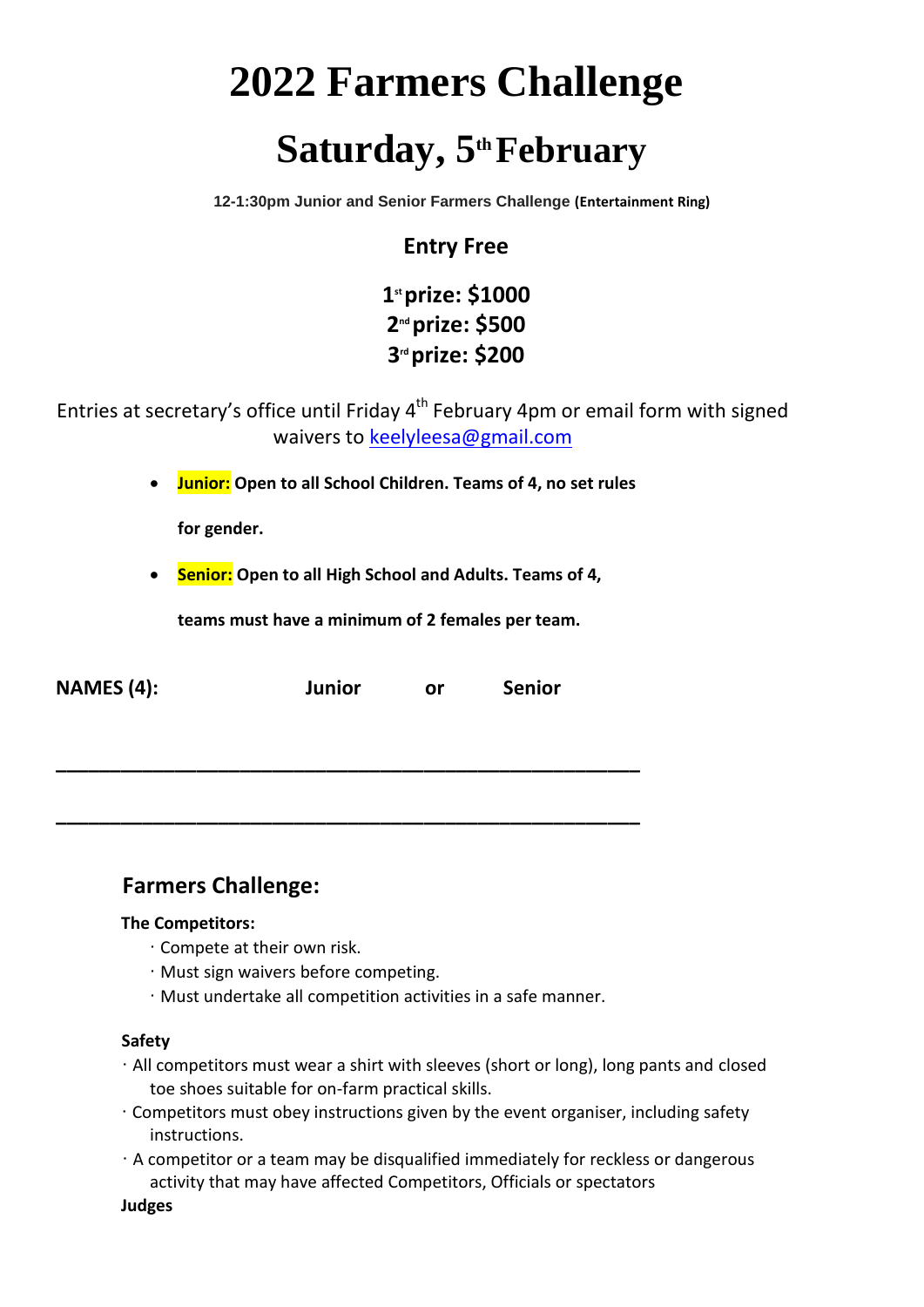## **AGRICULTURAL SOCIETIES COUNCIL OF NEW SOUTH WALES LIMITED**

## **THIS DOCUMENT IS A NO DUTY OF CARE RISK WARNING THIS DOCUMENT IS A WAIVER OF DUTY OF CARE**

Do not complete "Event" details if this document only applies to use of facilities other than for an Event. Event Name (subsequently referred to as "the Event"): …………………………………………………………………………………. Event Date:

……………………………………………………………….. Participant's Name: ................................................................. Participant's Date of Birth:…..….............................................. Participant's Address: …………………………………………………………………………………………………………………………………….. Participant Contact Number: ……………………………………………………………………………. Participant Email: …………………………………………………………………

# **Section A - Supplier's statements about risk and duty of care**

Agricultural Societies Council of New South Wales Limited and

(Name of Show) ………………………………………………………………………… (together the Suppliers) advise as set out below. The handling of animals is a dangerous recreational activity as animals can act in a sudden and unpredictable way, especially when frightened or hurt.

Participation (including passive participation) in animal handling and/or physical competitions and/or Events at an agricultural show and/or use of the Suppliers' facilities contain elements of risk, both obvious and inherent.

Physical competitions and activities, Events and use of the Suppliers' facilities are all dangerous recreational activities. This document is a risk warning for the purpose of section 5M of the Civil Liability Act NSW 2002. This risk warning is given by or on behalf of the Suppliers.

This document acts as an exclusion of liability under Part 1A Division 5 of the Civil Liability Act NSW 2002 if the services supplied by the Suppliers are supplied without reasonable care and skill.

# **Section B - Participant's acknowledgements**

By signing this document I acknowledge that:

1. Participation in the Event and/or use of the Suppliers' facilities is a recreational service for the purposes of section 139A of the Australian Competition and Consumer Act (Cth) 2010 and a recreational activity for the purposes ofsection 5K of the Civil Liability Act (NSW)2002.

2. I participate in the Event and/or use of the Suppliers' facilities at my ownrisk.

3. Participation in the Event and/or use of the Suppliers' facilities is a hazardous activity and involves a significant risk of physical harm and may result in injury, loss, damage or death tome and others. 4. Participation in the Event and/or use of the Suppliers' facilities requires certain skills and experience. I declare that I have sufficient skills and experience to be able to safely and properly participate in the Event and/or use the Suppliers' facilities.

5. Animals can act in sudden and unpredictable ways, especially if frightened or hurt, or if exposed to loud or unfamiliar noises.

6. The Event will be held in close proximity to rides and large groups of people and there may be loud and unfamiliar noises which can frighten animals used in the Event.

7. If the Event is held outdoors, there are risksto me as a result of the weather conditions, including either extreme hot or cold weather, rain orwind.

8. Insects or other animals may cause animals used in the Event to become frightened and act in an unpredictable way.

9. In handling animals, there is a risk ofsuffering injury including injuries caused by the animals. 10. I am responsible for ensuring that I have and will wear equipment suitable for my safety in my participation of the Event and/or in using the Suppliers' facilities.